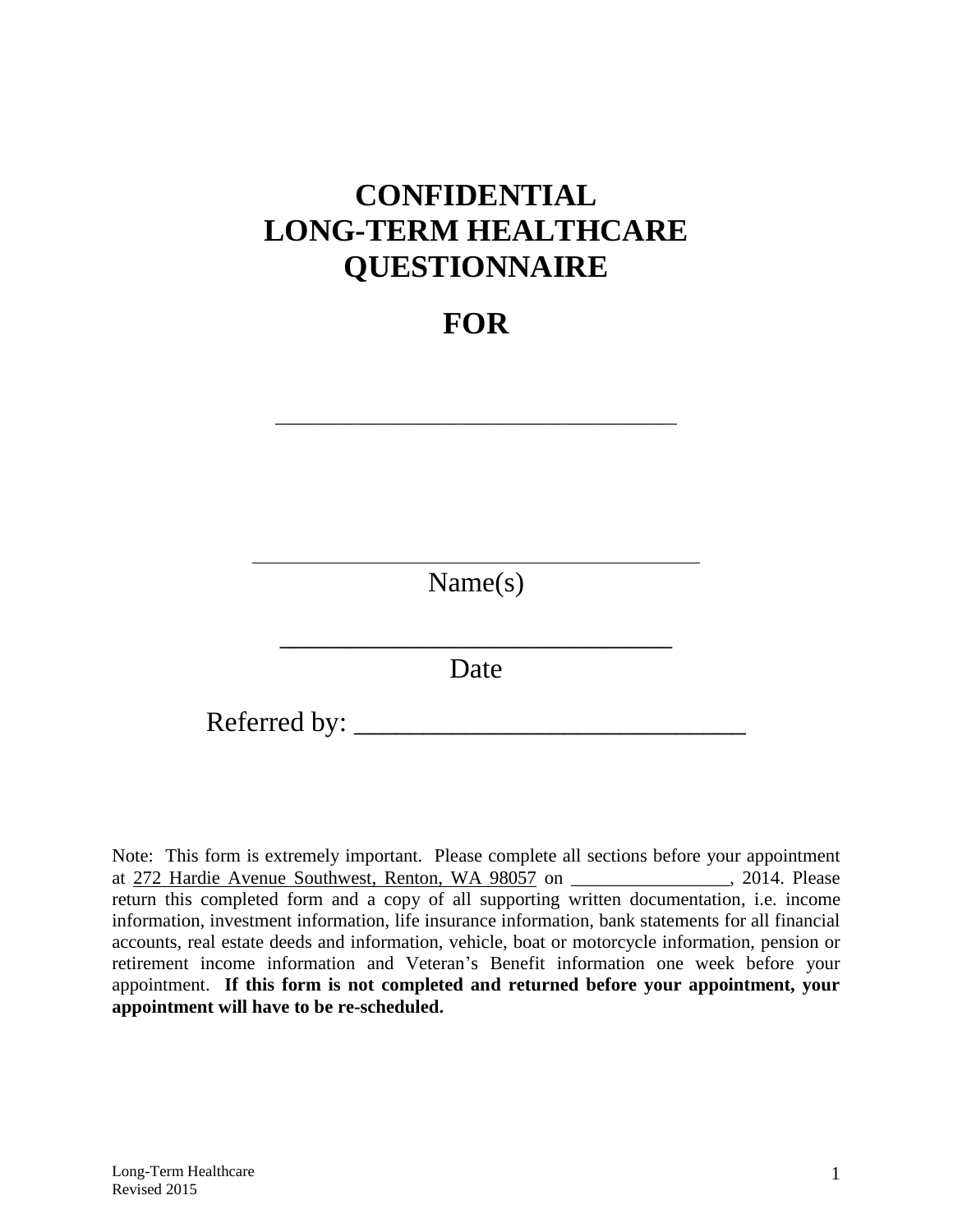| <b>APPLICANT:</b> Long-Term Healthcare Application for |         |
|--------------------------------------------------------|---------|
| who presently resides at the following address since   | $.20$ : |
| <b>Type of residence:</b>                              |         |

## **I. FAMILY INFORMATION**

| <b>HUSBAND</b>                 | <b>WIFE</b>       |  |  |
|--------------------------------|-------------------|--|--|
|                                |                   |  |  |
|                                |                   |  |  |
|                                |                   |  |  |
|                                |                   |  |  |
|                                |                   |  |  |
|                                |                   |  |  |
| SSN:                           | SSN:              |  |  |
| Driver's License:              | Driver's License: |  |  |
|                                |                   |  |  |
|                                |                   |  |  |
|                                |                   |  |  |
|                                | Work:             |  |  |
|                                |                   |  |  |
|                                |                   |  |  |
|                                |                   |  |  |
|                                |                   |  |  |
| Address of family home: Own    |                   |  |  |
|                                |                   |  |  |
| County:                        |                   |  |  |
|                                |                   |  |  |
| Mailing Address, if different: |                   |  |  |
|                                |                   |  |  |
|                                |                   |  |  |
|                                |                   |  |  |

## **II. QUESTIONS RELATED TO YOUR ESTATE PLANNING**

If you have executed any of the following documents and such documents are presently in effect, please bring the originals of any of the following documents to our meeting:

General Durable Powers of Attorney Health Care Directive Community Property Agreement Wills or Trusts Premarital Agreement.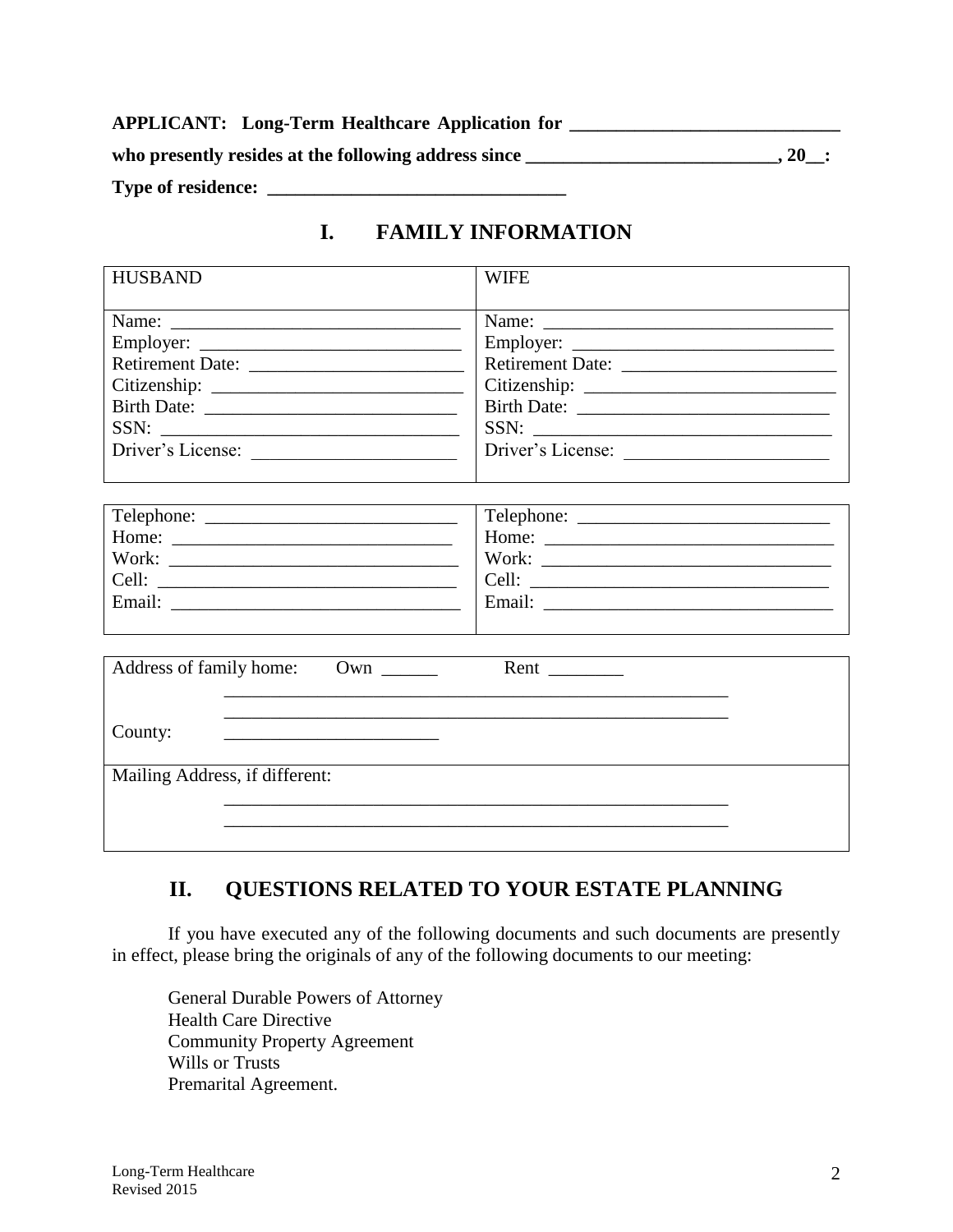- 1. Have you made accumulative annual gifts over \$11,000.00 per year to any individual?  $Yes \_\_ No \_\_$ . If gift tax returns were filed, please provide copies. If gift tax returns were not filed, please describe the gift, date of gift, fair market value, and to whom given: \_\_\_\_\_\_\_\_\_\_\_\_\_\_\_\_\_\_\_\_\_\_\_\_\_\_\_\_\_\_\_\_\_\_\_\_\_\_\_\_\_\_\_\_\_\_\_\_\_\_\_\_\_\_\_\_\_\_\_\_\_\_\_\_\_\_\_\_\_\_\_
- 2. Has either of you created a trust? Yes \_\_\_ No \_\_\_. If so, please provide a copy of the trust document.
- 3. Does either of you presently hold a power of appointment over property of another person or have either of you ever released such a power? Yes \_\_\_ No \_\_\_. If so, please provide a copy of the document creating the power.
- 4. Have you filed tax returns with the IRS or the State of Washington for the last three years?  $Yes$  No\_\_\_.
- 5. Do you have a safety deposit box? Yes\_\_\_ No\_\_\_. If yes, where is it located? \_\_\_\_\_\_\_\_\_\_\_\_\_\_\_\_\_\_\_\_\_\_\_\_\_\_\_\_\_\_\_\_\_\_\_\_\_\_\_\_\_\_\_\_\_\_\_\_ What is the box number? \_\_\_\_\_\_\_\_\_\_\_\_\_\_\_\_\_\_\_\_\_\_\_ What names are on the card?
- 6. Have arrangements been made for the disposition of your body upon death? Yes\_\_\_ No\_\_\_.Are they paid for? Yes\_\_\_ No\_\_\_. Please describe the arrangements. \_\_\_\_\_\_\_\_\_\_\_\_\_\_\_\_\_\_\_\_\_\_\_\_\_\_\_\_\_\_\_\_\_\_\_\_\_\_\_\_\_\_\_\_\_
- 7. Are either of you a veteran? Yes \_\_\_\_ No \_\_\_. If yes, did you serve in wartime? Yes\_\_\_ No\_\_\_. Are any benefits currently being received? Yes No. If yes, please explain.

## **III. HEALTH INSURANCE**

\_\_\_\_\_\_\_\_\_\_\_\_\_\_\_\_\_\_\_\_\_\_\_\_\_\_\_\_\_\_\_\_\_\_\_\_\_\_\_\_\_\_\_\_\_\_\_\_\_\_\_\_\_\_\_\_\_\_\_\_\_\_\_\_\_\_\_\_\_\_\_\_\_ \_\_\_\_\_\_\_\_\_\_\_\_\_\_\_\_\_\_\_\_\_\_\_\_\_\_\_\_\_\_\_\_\_\_\_\_\_\_\_\_\_\_\_\_\_\_\_\_\_\_\_\_\_\_\_\_\_\_\_\_\_\_\_\_\_\_\_\_\_\_\_\_\_ \_\_\_\_\_\_\_\_\_\_\_\_\_\_\_\_\_\_\_\_\_\_\_\_\_\_\_\_\_\_\_\_\_\_\_\_\_\_\_\_\_\_\_\_\_\_\_\_\_\_\_\_\_\_\_\_\_\_\_\_\_\_\_\_\_\_\_\_\_\_\_\_\_ \_\_\_\_\_\_\_\_\_\_\_\_\_\_\_\_\_\_\_\_\_\_\_\_\_\_\_\_\_\_\_\_\_\_\_\_\_\_\_\_\_\_\_\_\_\_\_\_\_\_\_\_\_\_\_\_\_\_\_\_\_\_\_\_\_\_\_\_\_\_\_\_\_

| <b>Medicare/Private Insurance/Medicare HMO</b>                          |  |
|-------------------------------------------------------------------------|--|
| Company:                                                                |  |
| Address:                                                                |  |
| Telephone:<br><u> 1980 - Andrea Andrewski, fransk politik (d. 1980)</u> |  |
| <b>Medicare Supplement</b>                                              |  |
| Company:<br><u> 1989 - Jan Barnett, fransk politik (d. 1989)</u>        |  |
| Address:                                                                |  |
|                                                                         |  |
| Telephone:                                                              |  |
| <b>Monthly Premium:</b>                                                 |  |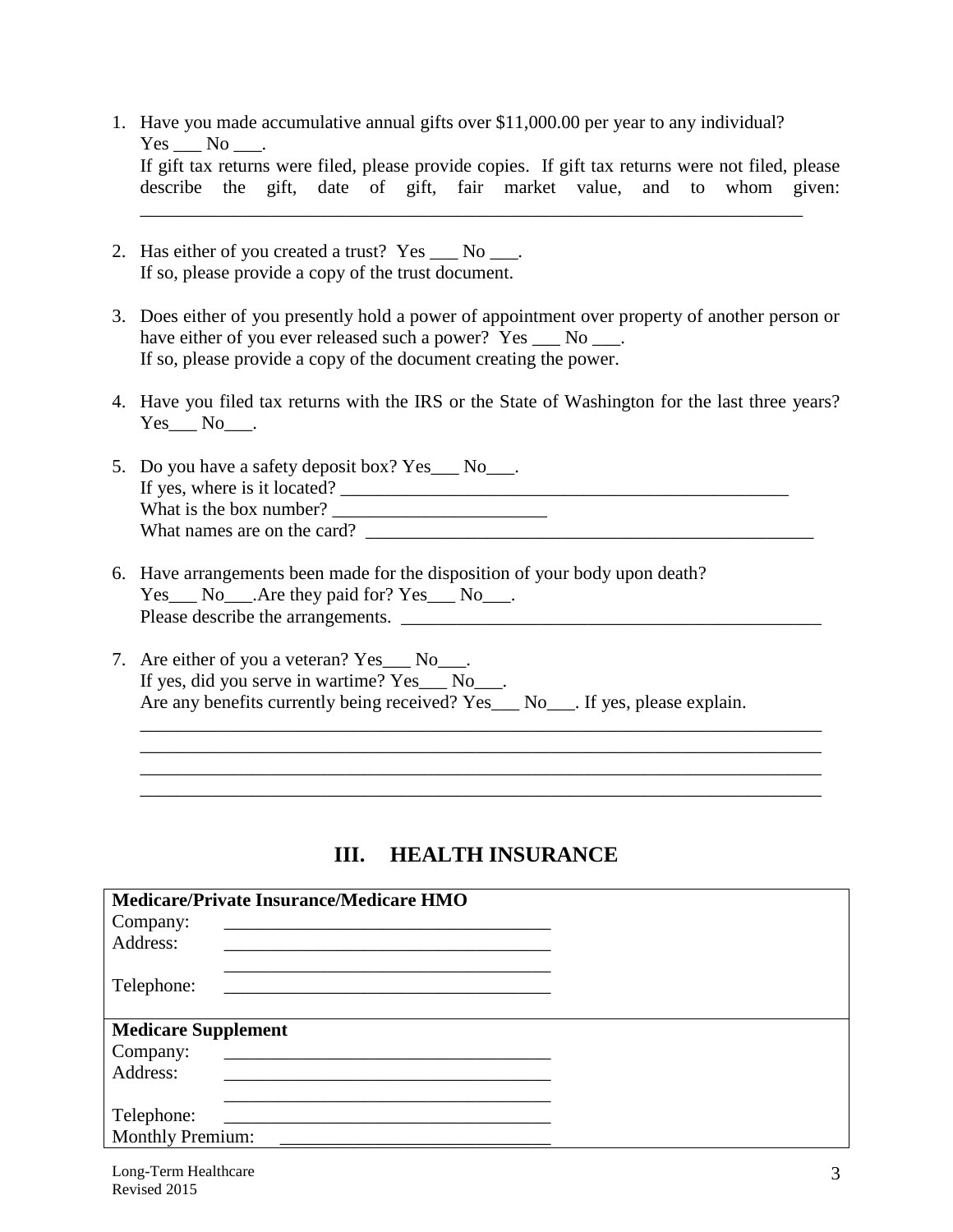| Deduction from pension?         |  |
|---------------------------------|--|
| Auto payment from bank account? |  |
| <b>Long Term Care Insurance</b> |  |
| Company:                        |  |
| Address:                        |  |
|                                 |  |
| Telephone:                      |  |
|                                 |  |
|                                 |  |
|                                 |  |
|                                 |  |

#### PERSONAL PROPERTY IV.

(Includes automobiles, manufactured homes, R.V.s, Boats)

| Description of Property | Value and how valued? |
|-------------------------|-----------------------|
| Titled?                 |                       |
|                         |                       |
|                         |                       |
|                         |                       |
|                         |                       |
|                         |                       |
|                         |                       |
|                         |                       |
|                         |                       |
|                         |                       |
|                         |                       |

#### $V_{\bullet}$ **STATEMENT OF ASSETS AND LIABILITIES**

| <b>ASSETS</b>         | <b>LIABILITIES</b>            |               |
|-----------------------|-------------------------------|---------------|
| Cash                  | \$                            |               |
|                       |                               |               |
| Stocks & Bonds        | \$<br><b>MORTGAGES ON</b>     |               |
|                       | <b>REAL ESTATE</b>            |               |
|                       |                               |               |
| <b>Real Estate</b>    | \$<br><b>CHARGE ACCOUNTS</b>  | $\mathcal{S}$ |
|                       | Credit Card Debt              |               |
|                       |                               |               |
| Corporations,         | <b>BANK LOANS &amp; NOTES</b> | $\mathbf{s}$  |
| Partnerships or other |                               |               |
| business interests    | \$                            |               |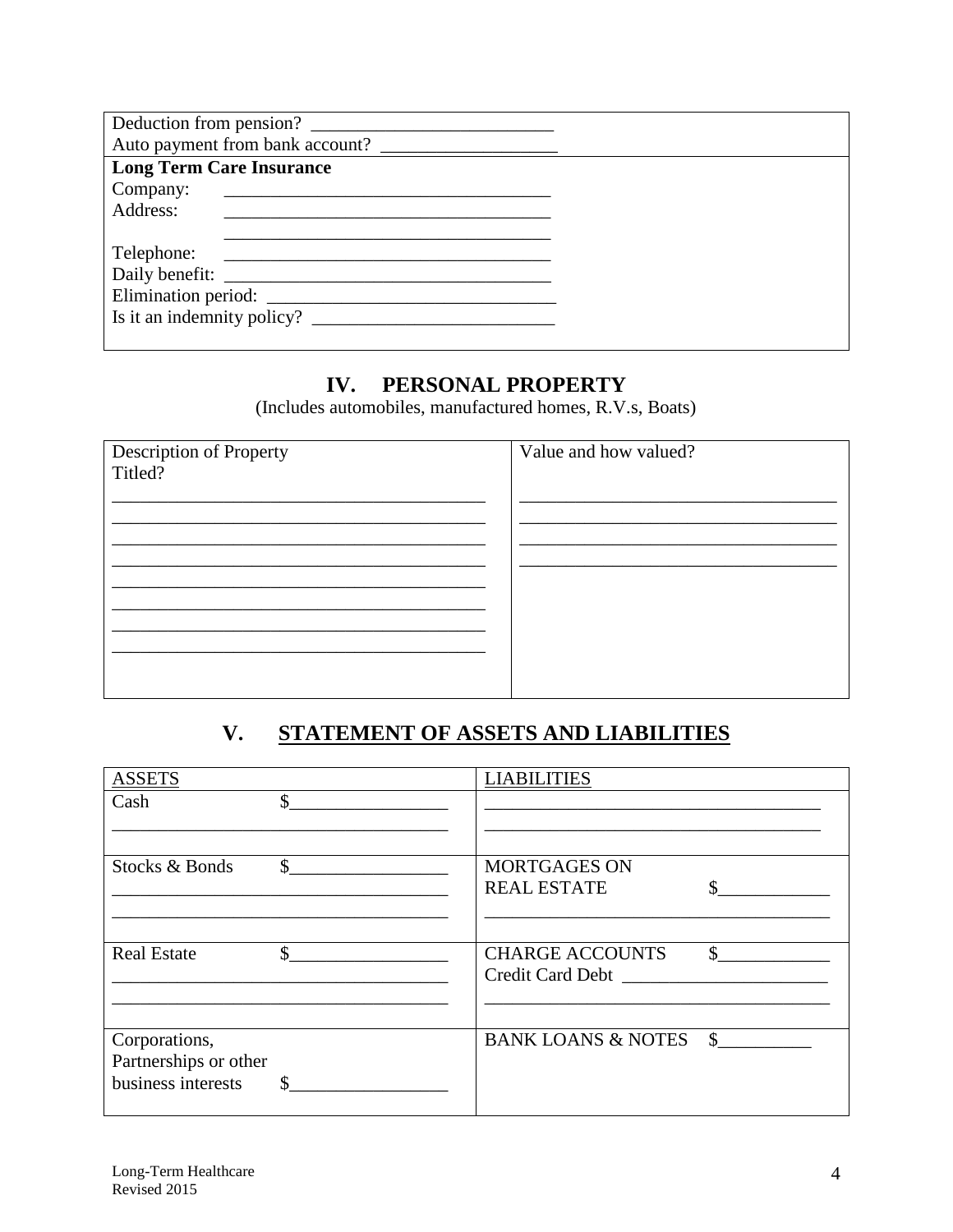| <b>OTHER ASSETS</b> (Itemize) | <b>OTHER LIABILITIES</b> (Itemize) |
|-------------------------------|------------------------------------|
| \$                            |                                    |
| \$                            |                                    |
|                               |                                    |
| ፍ                             | \$                                 |
| Я                             | \$                                 |
|                               |                                    |
|                               |                                    |
| \$                            |                                    |
|                               |                                    |
|                               |                                    |
| <b>TOTAL ASSETS:</b><br>\$    | <b>TOTAL LIABILITIES:</b><br>ፍ     |

NET WORTH:  $S$ <sub>\_\_\_</sub>

## VI. LIFE INSURANCE

|        | Policy#:    |
|--------|-------------|
|        |             |
|        |             |
| Owner: | Face Value: |
|        |             |
|        |             |
|        |             |

|                         | Policy #:   |
|-------------------------|-------------|
|                         | Face Value: |
| Contingent Beneficiary: |             |

| Policy #:   |
|-------------|
|             |
| Face Value: |
|             |
|             |
|             |